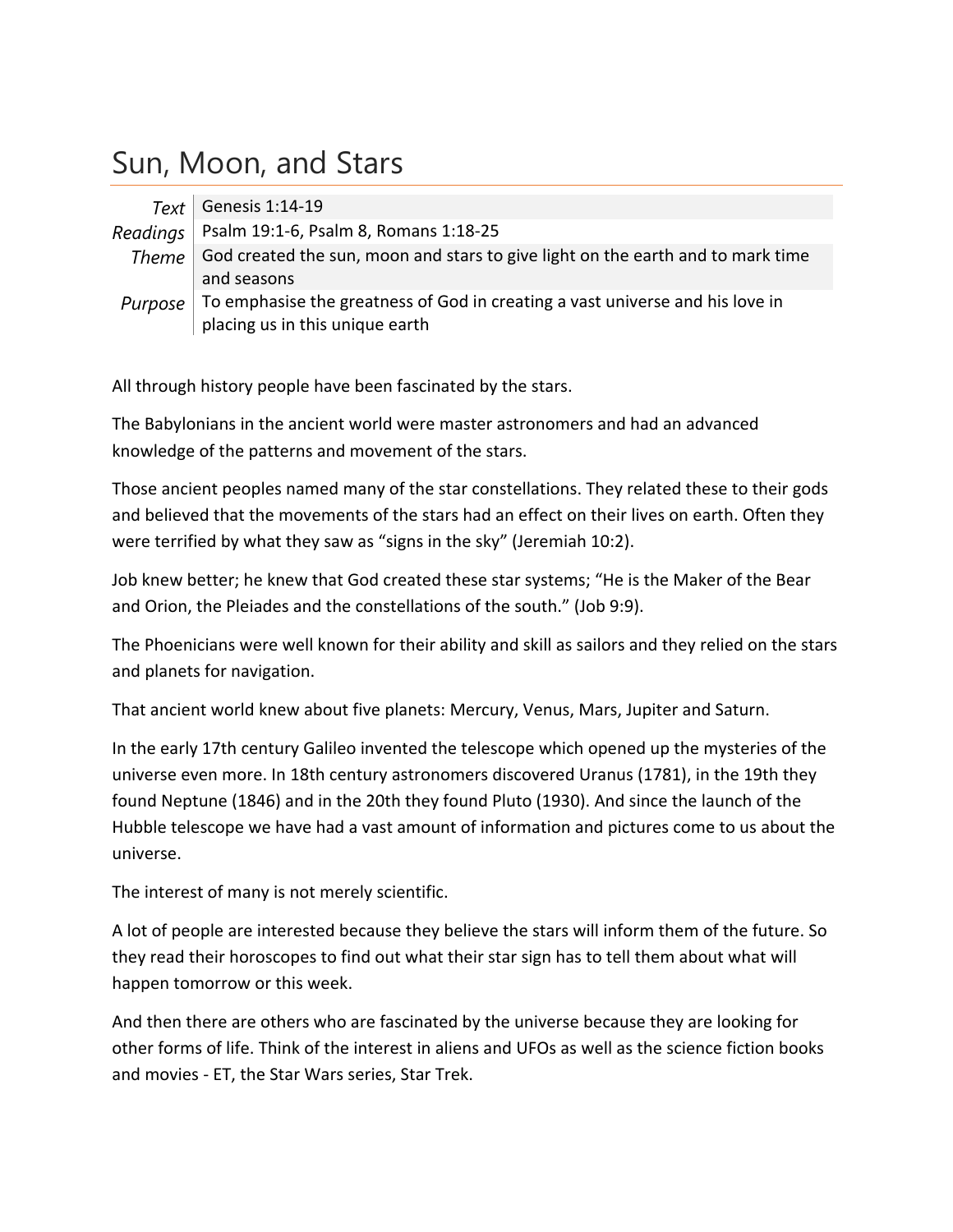As Christians, however, we are not interested in the stars and planets for their own sake, nor for any information about the future.

Rather, our interest is in the God who made all this ‐ in the Creator of the universe.

Today we are going to have a close look at the creation of the sun and moon and stars, but we want to do that so that we have a better understanding of God in his greatness and love.

#### **God Created the Sun and Moon**

We know that God created light on the first day of creation. "Let there be light", he said, "and there was light." That means that God initially made light without the sun as a light source because it wasn't made until the fourth day of creation.

The sun and moon are called "two great lights" (vs 16) ‐ a greater light and a lesser light. Moses wrote this in everyday language that people of all ages and places could understand. It was not written in scientific or technical terms.

These heavenly bodies were created for specific **purposes**. Four are mentioned.

They were created "to give light on the earth" (vs 17). Life is impossible without light. We need light to be able to live and work. We need the heat and light of the sun to stay healthy and well.

God also made the sun and moon "to govern the day and the night". The sun was in charge of the day and the moon in charge of the night, so to speak.

And they were made to "separate light from darkness". The 24 hour rotation of the earth gives us a day and a night ‐ 12 hours of each if you live near the equator ‐ so we have time to work and time to sleep. There is a regular pattern to our lives built in to the created world by God himself.

The fourth purpose is mentioned in verse 14: they are to "serve as signs to mark seasons and days and years". We could call them the "timekeepers" of our world.

The rotation of the earth on its axis marks 24 hours.

The cycles of the moon mark the lunar months.

The orbit of the earth around the sun marks 365 (and a quarter) days - one year.

They are signs marking the regular passage of time. They were made for a purpose.

#### **The sun was made specifically for our earth.**

Astronomers call our sun a yellow dwarf. It is a very large star compared to the others in our galaxy and is in the top ten per cent in size, although there are other stars that are much larger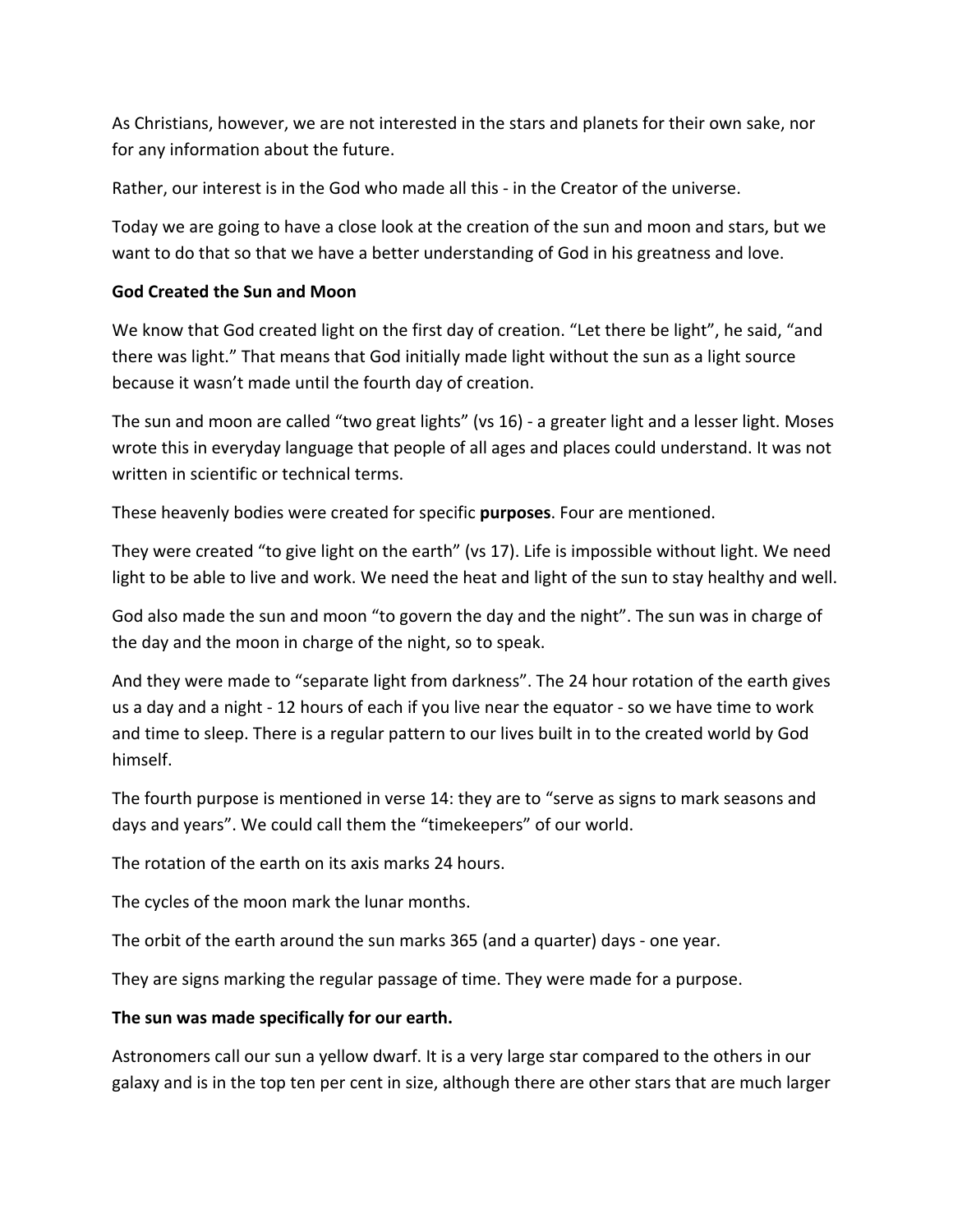still. 80% of the stars of our galaxy are called red dwarfs and they do not produce the conditions that are necessary for life as we know it.

Our sun is very stable compared to other stars and has a very consistent output of light which prevents wild swings of climate on earth.

And it produces the right colours ‐ a balance of red and blue ‐ which gives us enough ultraviolet light which builds up oxygen in the atmosphere.

God has also placed the earth exactly the right distance from the sun to give us the right temperature to sustain life.

Mercury and Venus are too close to the sun and so are far too hot to sustain life. If we were closer to the sun the oceans would boil and evaporate.

Mars and the other planets further out are far too cold, and if we were further away all the water on our planet would freeze.

The earth also has exactly the right rotation in relation to the sun. If we rotated more slowly the sunlight hours would be much longer and the plants would burn, while on the other side the nights would be so long that everything would freeze.

God also made the **moon to help us.**

The moon gives us light on earth during the night by reflecting the light of the sun. If the moon is not up or if it has waned to a small crescent then the nights are very dark.

The moon also stabilises the angle of the earth. The earth is tilted on an angle away from the sun at 23 and a half degrees off vertical. The moon helps hold the earth at this angle so that the tilt only varies by about one and a half degrees. If the moon wasn't there the earth would swing wildly over a large range and this would cause dramatic changes in temperature.

This tilting, plus our orbit around the sun gives us our seasons of winter, spring, summer and autumn. This provides variety on the earth and also gives the soil time to lie idle and to soak up moisture and restore its fertility.

The moon is also increases the tides on earth. It contributes 60% to the tides; the sun does the other 40%.

Tides are important because they flush nutrients from the land into the sea and this keeps the oceans rich in nutrients.

They also flush away all the pollution that gathers around the shoreline of heavily populated areas.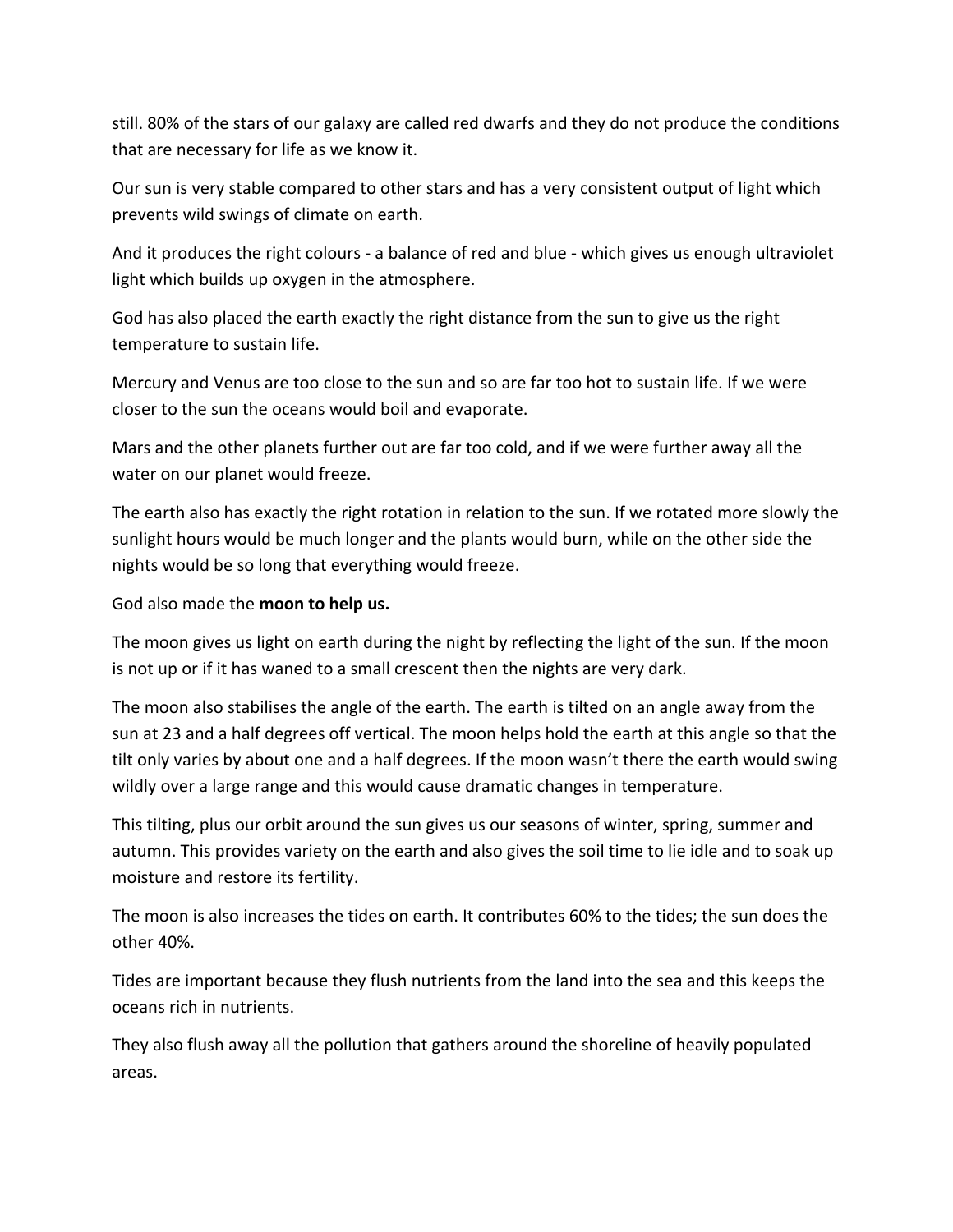And the tides help circulate water around the oceans which transfers heat around the earth and helps keep us in New Zealand a bit warmer than we otherwise might be!

All these facts about the sun and the moon show us that God planned all this for us to live on this earth with just the right placement in our solar system.

## **"He Also Made the Stars"**

You might almost miss this little statement at the end of verse 16. It's almost a "by the way", an afterthought; "Oh yes, he also made the stars". One writer describes this as "that greatest of all understatements."

You will remember the Genesis story where God repeated his promise to Abraham that he would have many descendants. He took him outside on clear Eastern night. There were no city lights to dim the stars. God said; "Look up at the heavens and count the stars ‐ if indeed you can count them." (Genesis 15:5).

On a clear cloudless night, with just your eyes, you can see three to six thousand stars. With the aid of a small telescope you can see about 100,000 stars. With larger telescopes you can see even more. So many they are beyond counting. There are trillions of stars! And many of the fuzzy spots of light you see are not stars but massive groupings of stars gathered in galaxies.

Let's think about **our own galaxy**.

We live in a galaxy known as the Milky Way. It contain billions of stars. In the universe distances are measured in light years, which is the distance light travels in one year, travelling at 300,000 KMs per second!

Our galaxy is shaped like a gigantic discus and is 10,000 light years deep and 100,000 light years across. It is known as a spiral galaxy because of the big bulge in the middle and the huge spiral arms that go out from that each side. This type of galaxy offers the best place for life because it provides safe zones.

Our solar system is located in one of these safe zones. We are well away (30,000 light years) from the nucleus or centre of the galaxy, which is a dangerous place to be because there is a massive black hole there with strong tidal forces and high energy and radiation levels. Anything that gets near that black hole gets torn up.

We are also away from the spiral arms where there is active star formation and dangerous giant molecular clouds.

God has placed our solar system in a safe galaxy, and in a safe and stable part of it, between two spiral arms (Sagittarius and Perseus). He has put us in a place where life is possible.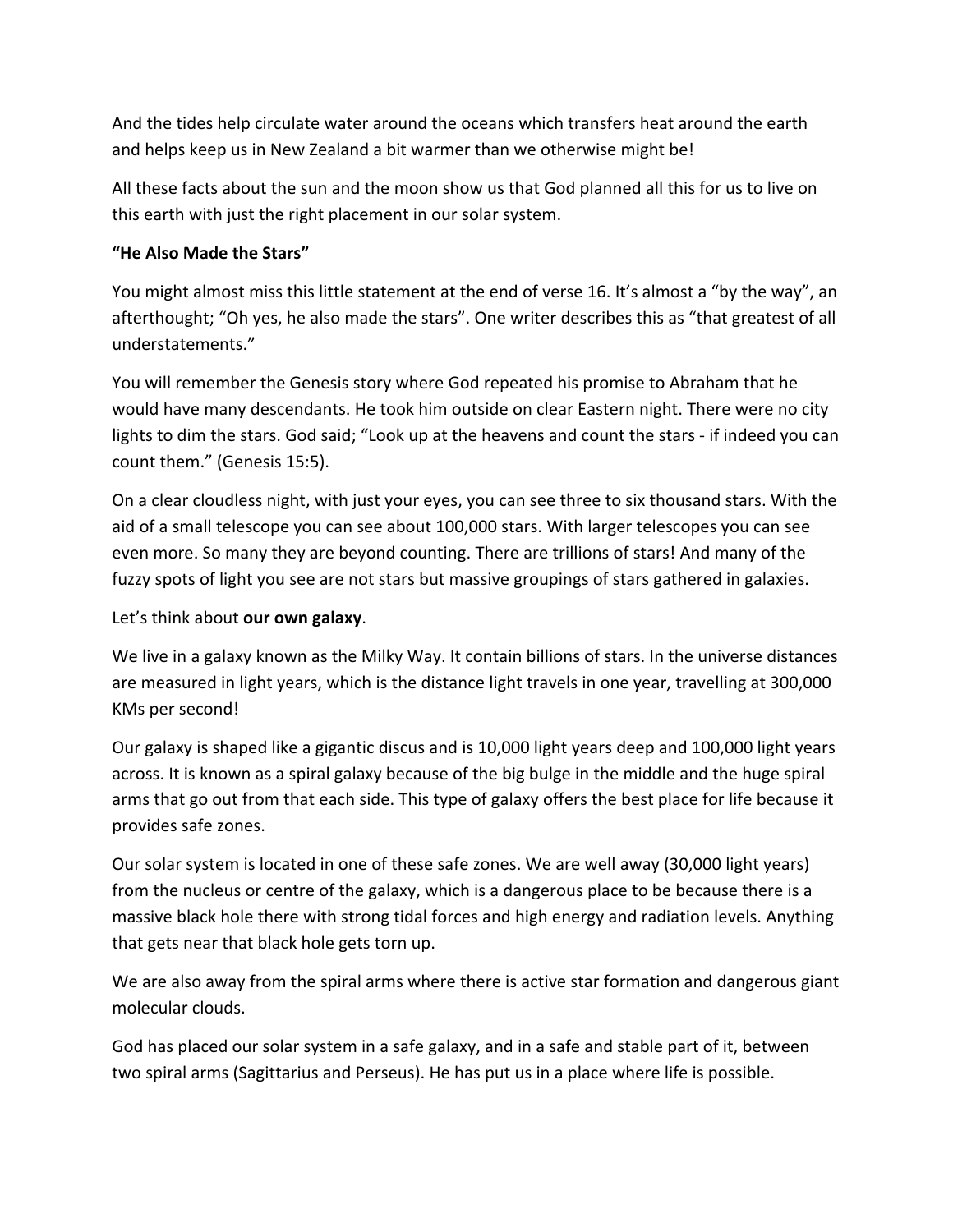What's more, God has organised our solar system to keep the earth safe. We have already seen that he gave us the right sort of sun and placed us at the right distance from it.

He also put Jupiter out there which acts as a shield to protect us from comets coming into our solar system. Jupiter is a huge planet, 300 times the mass of the earth, and it deflects many comets and prevents them from coming into the inner part of our solar system.

One more point of interest is that our position in our solar system and in our galaxy puts us in a wonderful position to see the sun and other stars and other galaxies. God has given us an ideal position for scientific exploration and discovery. He also gave us a transparent atmosphere so we can see through it out into the vast world around us. The universe was designed for discovery and God has given us access to it. He allows us to explore it and he wants us to, so that we can marvel at all his works.

### **God made many other galaxies**.

Astronomers have no idea how many other galaxies there are. Our closest neighbour galaxy is Andromeda which is 2 million light years away and twice the size of ours. Some have suggested there may be 100 billion galaxies in the universe. Galaxies in the universe are as common as trees in a forest! This is beyond our comprehension ‐ we can't understand it ‐ it is too much to take in!

Much more could be said about the earth and its relation to the sun and moon and much more could be said about the stars. But we have said enough to make **Two Applications** out of all this.

The first is that we should **praise God for his greatness.**

The vast size of the universe is a testimony to the greatness of God. Psalm 19 reminds us that "The heavens declare the glory of God and the skies proclaim the works of his hands. Day to day pours forth speech and night after night declares knowledge."

God created everything on the earth and in the universe. He guides the orbits of the planets and of the moons and the courses of the comets. He made all these trillions of stars and billions of galaxies. Psalm 147 tells us; "He determines the number of the stars and calls them each by name. Great is our Lord and mighty in power, his understanding has no limit." (vs 4‐5).

Jeremiah tells us: "God made the earth by his power; he founded the world by his wisdom and stretched out the heavens by his understanding." (Jeremiah 10:12)

The Scriptures call us to respond to God in praise for his greatness.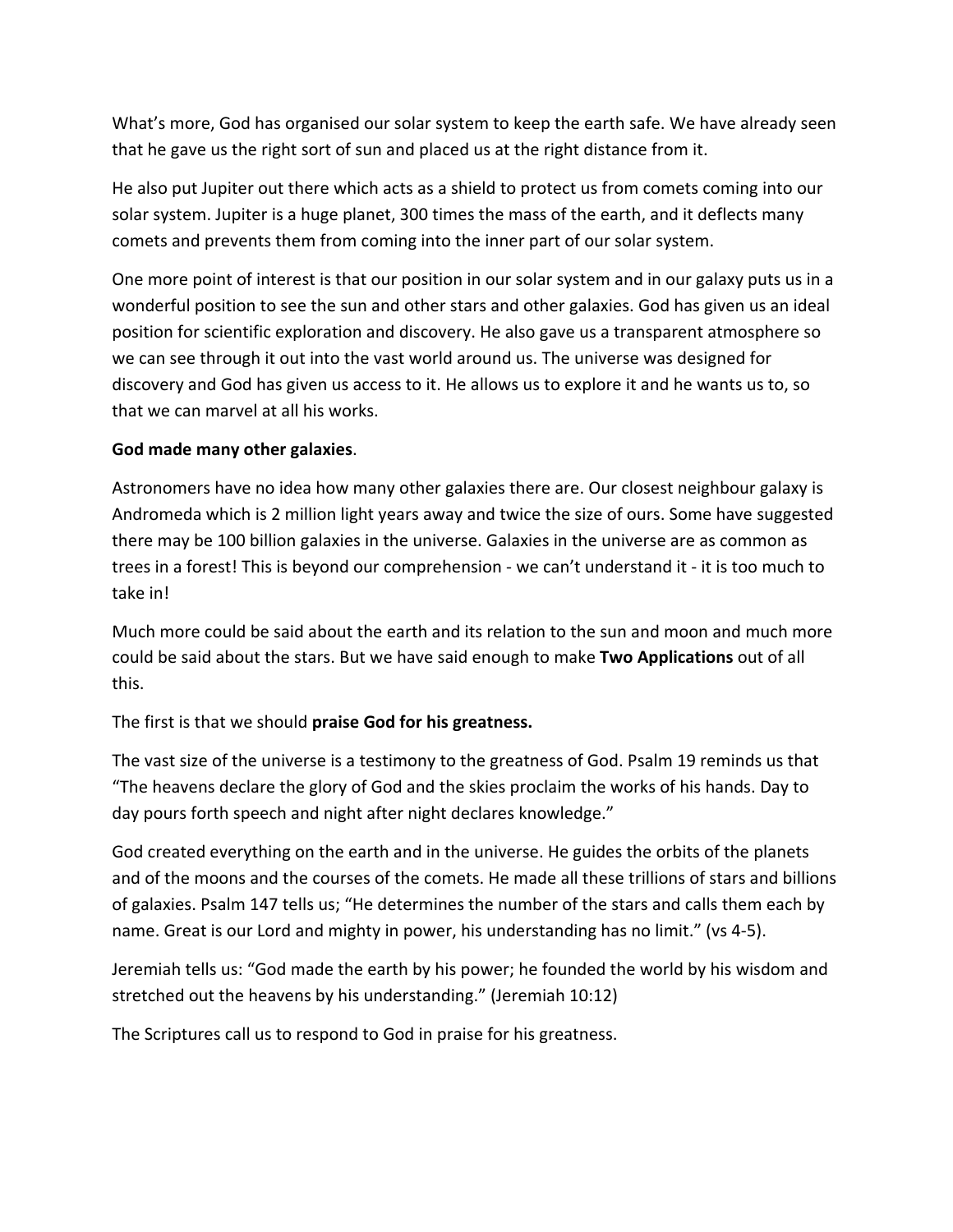Sadly, many people worship what God has made rather than the One who made it; they have exchanged the truth of God for a lie, and worship and serve created things rather than the Creator (Romans 1:25).

The pagan nations of the Ancient Near East worshipped the sun and the moon. This is why Moses specifically warned Israel not to bow down and worship the sun, moon or stars (Deuteronomy 4:19).

And Isaiah directed their attention to the Lord when he wrote; "Lift your eyes and look to the heavens: Who created all these? He who brings out the starry host one by one, and calls them each by name. Because of his great power and mighty strength, not one of them is missing." (Isaiah 40:26).

Psalm 148 calls on all of creation to glorify God. (Psalm 148:1‐6)

Are you praising God for what he has made? Are you glorifying him for such a marvellous creation and for all his great power?

The second application is that we should **praise God for his love.**

Everything we have considered shows that God made the earth for us. Our planet is not the centre of the solar system, nor of the universe, as the ancients thought. But it is the centre of God's activity. God made the universe for his glory and for us.

Some people hold to the "many universe theory" ‐ that there are many possible worlds where life exists and many possible civilisations like ours. But the evidence of astronomy points to the uniqueness of this earth. Conditions on this planet are delicately balanced to provide the right environment for life. We are in the right galaxy and in the right place in it and we have the right sun and we are in a perfect position in relation to it, and so on! God did this for us so that we could live in this beautiful world.

Listen to David's response to this:

"When I consider your heavens, the work of your fingers, the moon and stars that you have set in place, what is man that you are mindful of him? The son of man that you care for him?"

We can only be amazed at the place God has given to us and praise him for it - "O Lord our Lord, how majestic is your name in all the earth!" (Psalm 8).